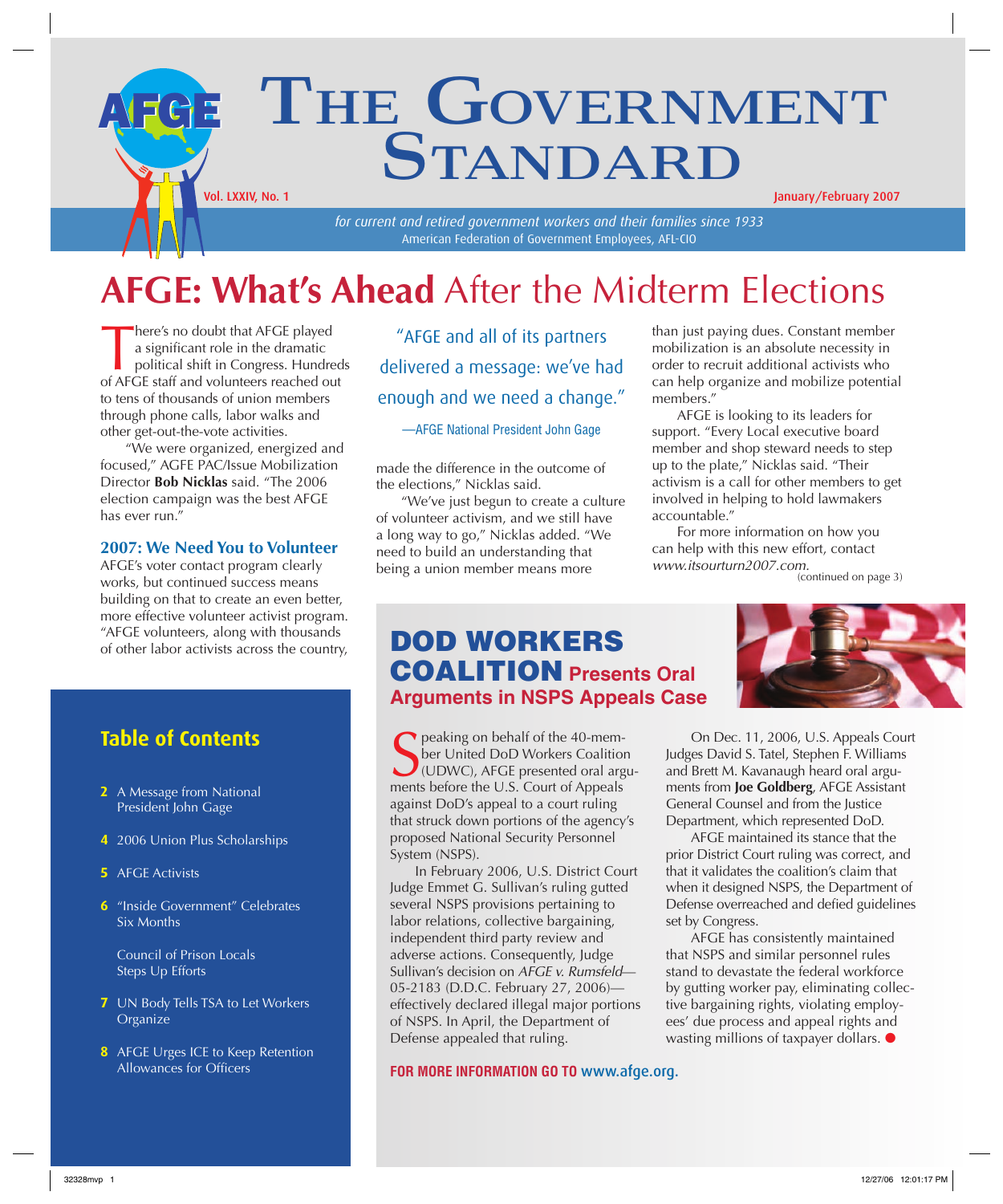

#### A MESSAGE FROM NATIONAL **PRESIDENT JOHN GAGE**

# Working for the Common Good

**ON ELECTION DAY 2006, federal**<br>told the Bush administration and<br>Congress that the time for change is now. By employees and working Americans told the Bush administration and electing candidates who support working families, voters made clear their desire to see a dramatic reversal in how Washington is run. They gave pink slips to lawmakers who refused to value their work and treat them with the dignity and respect they deserve. Instead of continuing to employ politicians who support the botched war in Iraq, benefits cuts for veterans and the elderly and tax cuts for the wealthy elite, Americans used their voting strength to install lawmakers who will work for the common good.

What is the common good? In an October speech to students at Georgetown University, former President Clinton expounded on this profound yet simple philosophy, and described the common good as

"…a new covenant for equal opportunity, shared responsibility, an inclusive community and an aggressive approach to try and create those values throughout the world…"

#### **AFGE***—The Government Standard*

Vol. LXXIV, No. 1 January/February 2007 AFGE—The Government Standard (USPS 003-219, ISSN 1041-5335) is published bimonthly and is the official membership publication of the American Federation of Government Employees, AFL-CIO, 80 F Street, NW, Washington, D.C., 20001 Phone: (202) 737-8700, **www.afge.org**. John Gage, **National President**, J. David Cox, **National Secretary-Treasurer**, Andrea E. Brooks, **National Vice President for Women and Fair Practices**. National Vice Presidents: District 2—Derrick F. Thomas, (732) 828-9449; NY, NJ, CT, MA, ME, NH, RI, VT. District 3—Jeffrey R. Williams, (610) 660- 0316; DE, PA. District 4—Joseph Flynn, (410) 480-1820; MD, NC, VA, WV. District 5—Charlotte Flowers, (770) 907-2055; AL, FL, GA, SC, TN, Virgin Islands, Puerto Rico. District 6—Arnold Scott, (317) 542-0428; IN, KY, OH. District 7—Dorothy James, (312) 421-6245; IL, MI, WI. District 8—Jane Nygaard, (952) 854-3216; IA, MN, NE, ND, SD. District 9—Michael Kelly, (405) 670-2656; AR, KS, MO, OK. District 10-Roy Flores, (210) 735-8900; LA, MS, TX, NM, Panar District 11—Gerald D. Swanke, (360) 607-3735; AK, CO, ID, MT, OR, UT, WA, WY, Guam, Okinawa. District 12—Eugene Hudson, Jr., (760) 233-7600; AZ, CA, HI, NV. District 14—Dwight Bowman, (202) 639-6447; District of Columbia, Montgomery and Prince George's Counties in Maryland; Arlington and Fairfax Counties and the City of Alexandria in Virginia.

Produced by the AFGE Communications Dept.: Director, Enid Doggett; Web Site Developers, Rodrigo Munera, Paul Heayn; Communications Specialists, Emily Ryan, Jemarion Jones, Jason Fornicola; Staff Assistant, Brenda Sarmiento. Union layout by GO! Creative and union printing by Mount Vernon Printing Co. Periodicals Postage Paid at Washington, D.C. **Postmaster:** send change of addresses to AFGE—The Government Standard, ATTN: AFGE Data Processing Dept., 80 F St., NW, Washington, D.C. 20001.



Clinton went on to say,

"…we are not perfect, we never will be perfect, no one has the whole truth, but we can always do better."

One of the points Clinton made to further explain this philosophy is that to believe in the common good, you have to believe in equal opportunity. Clinton argued that it is not for the common good to give millionaires like himself tax cuts at the expense of college aid and funding for after-school programs for lowerincome children. It's not for the common good to have corporate profits at 40-year highs while wages are flat or declining, and it's not for the common good for the United States to borrow money from other countries for millionaire tax cuts and then ask our children's generation to

With the new Congress set to start work in early 2007, AFGE has an even greater chance to expand this idea of the common good to federal employees and working Americans.

pay it off, Clinton said. These are just a few of his points, and I couldn't agree more.

With the new Congress set to start work in early 2007, AFGE has an even greater chance to expand this idea of the common good to federal employees and working Americans where others have failed. For example, the Bush administration keeps trying to ram through personnel "reforms" that AFGE feels will have a devastating effect on federal workers. As a result of lawsuits brought by AFGE and its union partners, the Department of Defense's (DoD) National Security Personnel System (NSPS) and the Department of Homeland Security's MaxHR system haven't passed muster with the courts. We've shown that these "reforms" are blatantly unfair to federal workers and don't preserve collective bargaining rights and other basic worker protections.

In DoD's case, instead of doing the right thing and either scrapping NSPS or making drastic changes, the agency is appealing a federal court judge's ruling. Oral arguments on DoD's appeal were held December 11.

We are hopeful that we can work with the new Congress to restore funding to agencies that provide vital services to some of our most vulnerable citizens. Under this administration, we've seen veterans turned away from Veterans Affairs medical centers due to lack of funding and subsequent staffing shortages. Additionally, we've seen jobs slashed at the Social Security Administration to the point where Americans who rely on Social Security can't get the benefits they so desperately need. At the Bureau of Prisons, staffing shortages have led to an increase in prison violence that endangers both BOP employees and the communities they serve. As if that weren't enough, instead of protecting American jobs, Bush and his political appointees have given a record number of jobs to overpriced contractors. None of this is for the common good.

Lastly, we are hopeful that we can work with Congress regarding the recommendations found in the Iraq Study Group report. We were alarmed at the report's call for directed reassignments of civilian agency employees to military war zones. The study group's recommendation does little more than advocate a draft for federal workers. We are working on getting more clarification about what this recommendation means for federal employees and have reached out to members of the study group, members of Congress and Linda Springer, director of the Office of Personnel Management.

In 2006, AFGE used the theme "It's Our Turn" to describe our get-out-the vote efforts. Thanks to the hard work of AFGE members and activists, the outcome of the mid-term elections turned out to be a great moment for our union and it looks like it's finally "our turn." However, there's no time to rest on our laurels. We must hit the ground running if we are going to work to pursue policies that will promote the common good—equal opportunity, shared responsibility and an inclusive community. We must remain committed to holding our leaders accountable and working with the new Congress to ensure that federal employees and working Americans receive the dignity, respect, wages and benefits they deserve for the outstanding job they do in service to America. ●

**www.afge.org The Government Standard • January/February 2007**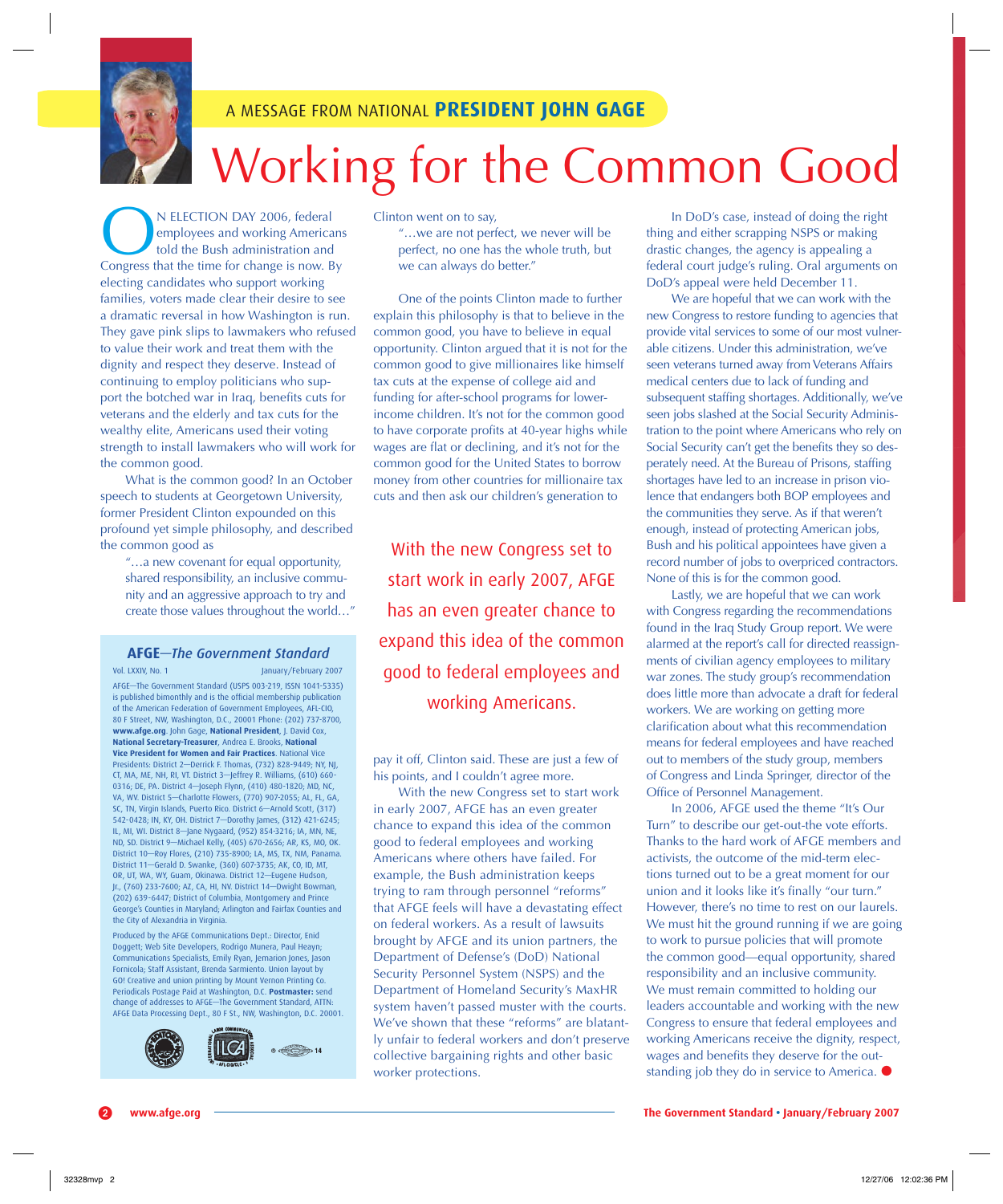# Announcing Holiday Bonus Bucks!



**THIS YEAR'S Holiday Bonus Bucks**<br>campaign runs from **now through**<br>**February 28, 2007**. Take advantage of this great opportunity to build your campaign runs from **now through February 28, 2007**. Take advantage of this great opportunity to build your union and earn money and prizes for the holidays. For every co-worker you recruit, you'll earn \$20 from AFGE National and an additional monetary or merchandise incentive from your AFGE District Office. And if you recruit three or more members, you will receive an AFGE briefcasestyle bag with leather trim—and your name will automatically be entered into a drawing for a free laptop computer! All the forms and information you'll need are on the AFGE web site: *www.afge.org*. Look for the Holiday Bonus Bucks under "Topics of Interest" or call the Membership and Organization Department at **202-639-6410.** ●

#### AFGE After the Midterms

(continued from the front page)

#### **A New Congress: More Legislative Goals**

"AFGE and all of its partners delivered a message: we've had enough and we need a change," said AFGE National President **John Gage**.

Even with the shift of power in Congress that favors the labor movement, AFGE has its work cut out.

AFGE has several objectives for the new Congress, starting with rectifying the contracting out situation. "Congress must eliminate the Office of Management and Budget's quotas and the A-76 automatic recompetition requirements," AFGE Legislative and Political Director **Beth Moten** said. "The current A-76 process is unfairly biased toward the contractors, and we want to make it right."

Also at the forefront is ensuring worker rights for departments of Homeland Security and Defense employees. AFGE

"Congress must eliminate the Office of Management and Budget's quotas and the A-76 automatic recompetition requirements."

#### —AFGE Legislative and Political Director Beth Moten

took both departments to court over unfair personnel systems, and is winning both battles. DHS gave up on its appeals and AFGE just presented oral arguments in the DoD appeals case (see box on front page).

Along similar lines, AFGE has and will continue to urge Congress to give Transportation Security Administration Officers collective bargaining rights. TSA is the only AFGE-represented DHS agency not

afforded such rights. TSA also is the most mismanaged agency, with the highest rates of injury and turnover. "It is essential that Congress restore collective bargaining rights to these workers," Moten said.

Additional legislative issues include FLRA nominations, funding and decisions; bilingual pay and non-foreign cost of living adjustments; the Federal Employees Health Benefits Program, and federal payment for dental and vision benefits; the Government Pension Offset and Windfall Elimination Program, which reduce Social Security benefits; and the lack of  $6(c)$  retirement benefits for some law enforcement officers.

AFGE's Legislative and Political Department also has a number of agency-specific goals. To speak to someone in more detail, please e-mail *LPD@afge.org*. ●

#### **FOR MORE INFORMATION**  www.afge.org.

**The Government Standard • January/February 2007 www.afge.org** -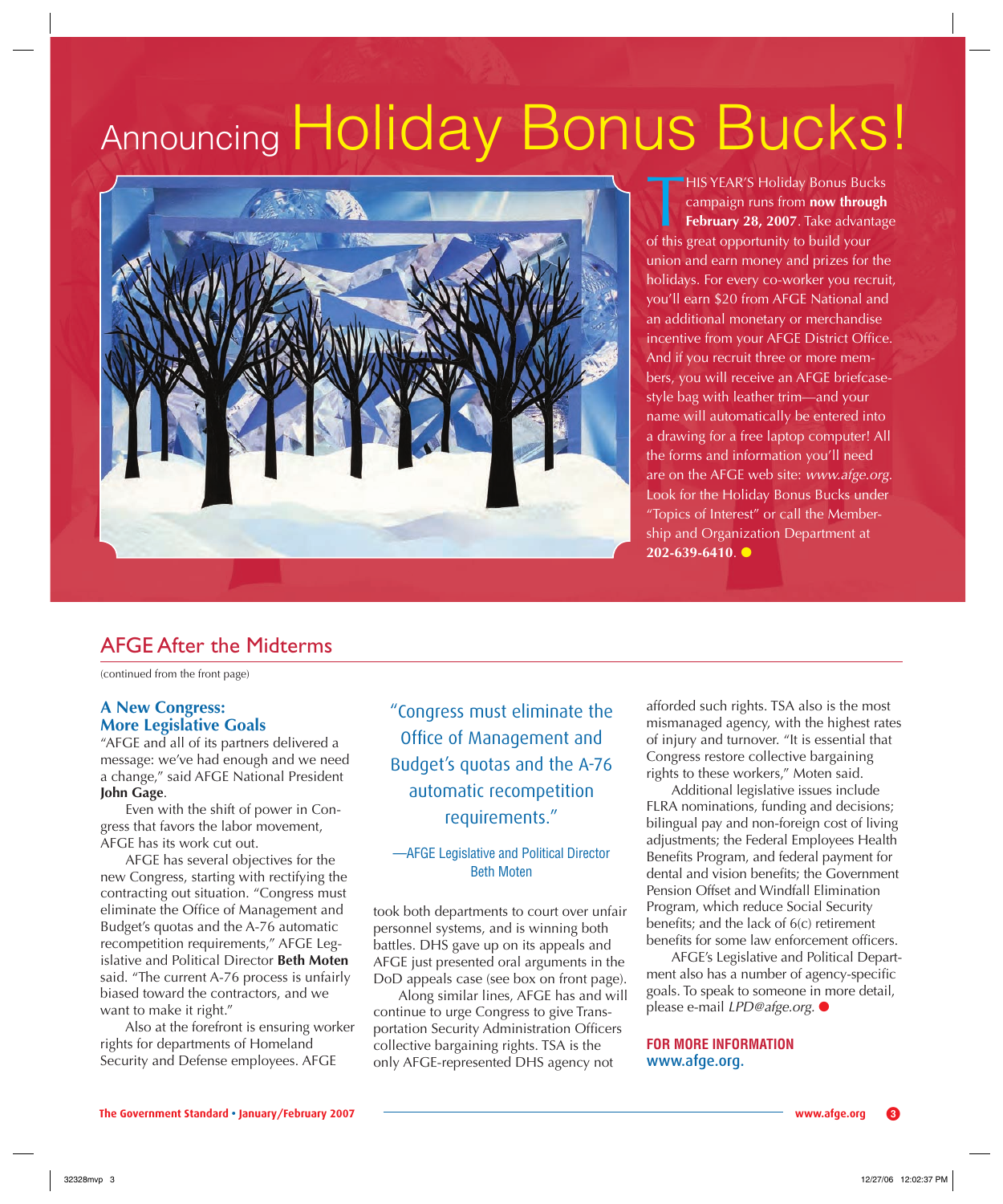# Members of Four AFGE Families Win the 2006 Union Plus Scholarships

ocal 1770 member Laurie Guin of<br>Red Springs, NC, and three children<br>of other AFGE members were select-<br>ed to receive 2006 Union Plus Scholarship ocal 1770 member **Laurie Guin** of Red Springs, NC, and three children of other AFGE members were selectawards. They were chosen from more than 5,600 applicants from 44 unions

Guin won a \$750 scholarship. The other AFGE winners are: **Kevin Michael Jakopchek**, son of Darcy Jakopchek of Kansas City, Mo., Local 1923 (\$4,000); **Ayana L. Russell**, daughter of Daryl S. Russell of Newport News, Va., Local 22 (\$4,000); and **Juliana Spector**, daughter of Richard Spector of Piedmont, Calif., Local 1923 (\$4,000).

The challenging job of selecting the winners was handled by

a panel of education experts affiliated with the American Association of Community Colleges, the American Association of State Colleges and Universities, the National Association

**Juliana Spector**

of Independent Colleges and Universities, and the United Negro College Fund.

The stories of AFGE scholarship winners Laurie Guin and Kevin Michael Jakopchek are exemplary.

#### **Laurie Guin**

With her two oldest children in college, Guin decided that—after 22 years of raising a family and nine years as a Department of Defense employee—the time to further her education had come.

She's studying for a degree in health information technology and believes the union is just as important to her future as her studies. "Union membership is a must in order to have your voice heard," she says, noting the battle under way with DoD management concerning alternate work schedules.

With her busy schedule, Guin still finds time for extensive community service. "I am a firm believer that you cannot expect more from your community if you are not willing to put out the effort to make it a better place," she adds.

#### **Kevin Michael Jakopchek**

With his eye on becoming an attorney and a progressive politician, Jakopchek has deep union roots. His grandfather was a union steward for more than 20 years and his father helped organize a union at his workplace. His mother also is a lifelong union member, and for the past nine years with Local 1923.



**Jakopchek**

In addition to demonstrating academic ability, applicants are required to submit essays of no more than 500 words describing their career goals, detailing their relationship with the union movement and explaining why they are deserving of a union scholarship.

But perhaps the most important union tie for Jakopchek involves his great-grandfather, who never had a union—the coal miner was killed in an accident at a nonunion mine.

"The danger of nonunionized mining is as clear today as it was 80 years ago, as evidenced by the tragedy at the nonunion Sago mine," Jakopchek argues.

He seeks a political career "to fight for workers to get the rewards they deserve. Guided by my family and my faith, one of my dearest values is that no one who works hard should be poor."

#### **How the Scholarship Program Works**

In addition to demonstrating academic ability, applicants are required to submit essays of no more than 500 words describing their career goals, detailing their relationship with the union movement and explaining why they are deserving of a union scholarship.

Individuals must be accepted into an accredited college or university, community college or recognized technical or trade school at the time the award is issued.

#### **2007 Applications**

Applications for next year's awards are for download on AFGE's website (*www.afge. org*) under 'Education' in the 'Member Benefits' section. Or, send a postcard

#### **Ayana L. Russell**

with your name, return address, telephone number and international union name to: Union Plus Education Foundation, c/o Union Privilege, P.O. Box 34800, Washington, DC 20043-4800. ●

**THE APPLICATION DEADLINE IS January 31, 2007***. Recipients of scholarships will be announced May 31, 2007. Due to the high volume of applications, only winners will receive notification.*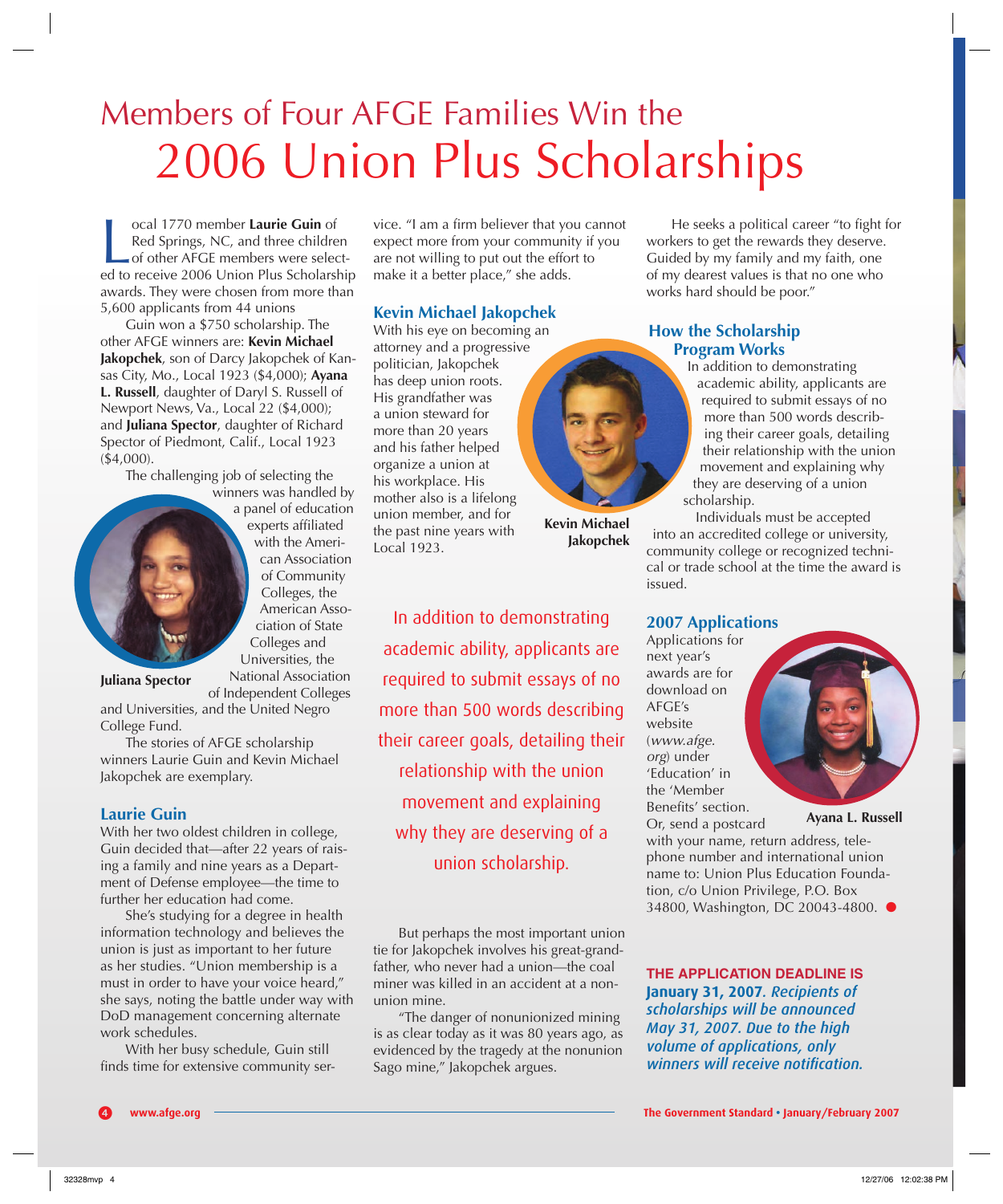# **AFGE Activists**



**House Speaker-elect Nancy Pelosi and Congressman-elect Ed Perlmutter joined Barb Conklin AFGE 3607; Local 2241 Trustee Fred Johnson; Local 2241 President Lance Stewart and others.**

**Augusta Thomas, NVP Andrea E. Brooks, Rotchild Thomas**

> *Top From Right:* **Mike Minnefee, Barbara Brandt, Walt Greely, Bob Mechan**  *Center:* **Donna Pfi rman, Donna Wray**  *Front:* **Jenice Brassell and Terri Rosen**

**Congressional candidate Darcy Burner and LPO Cheryl Kelso**

**NST J. David Co** 

ibB.

**AFGE NP John Gage with AFL-CIO President John Sweeney**

**NPO Walter Greeley**

AFGE

**NPO Bob Mechan, NR Dale Cox, 6th District NVP Arnold Scott**

**The Government Standard • January/February 2007 www.afge.org**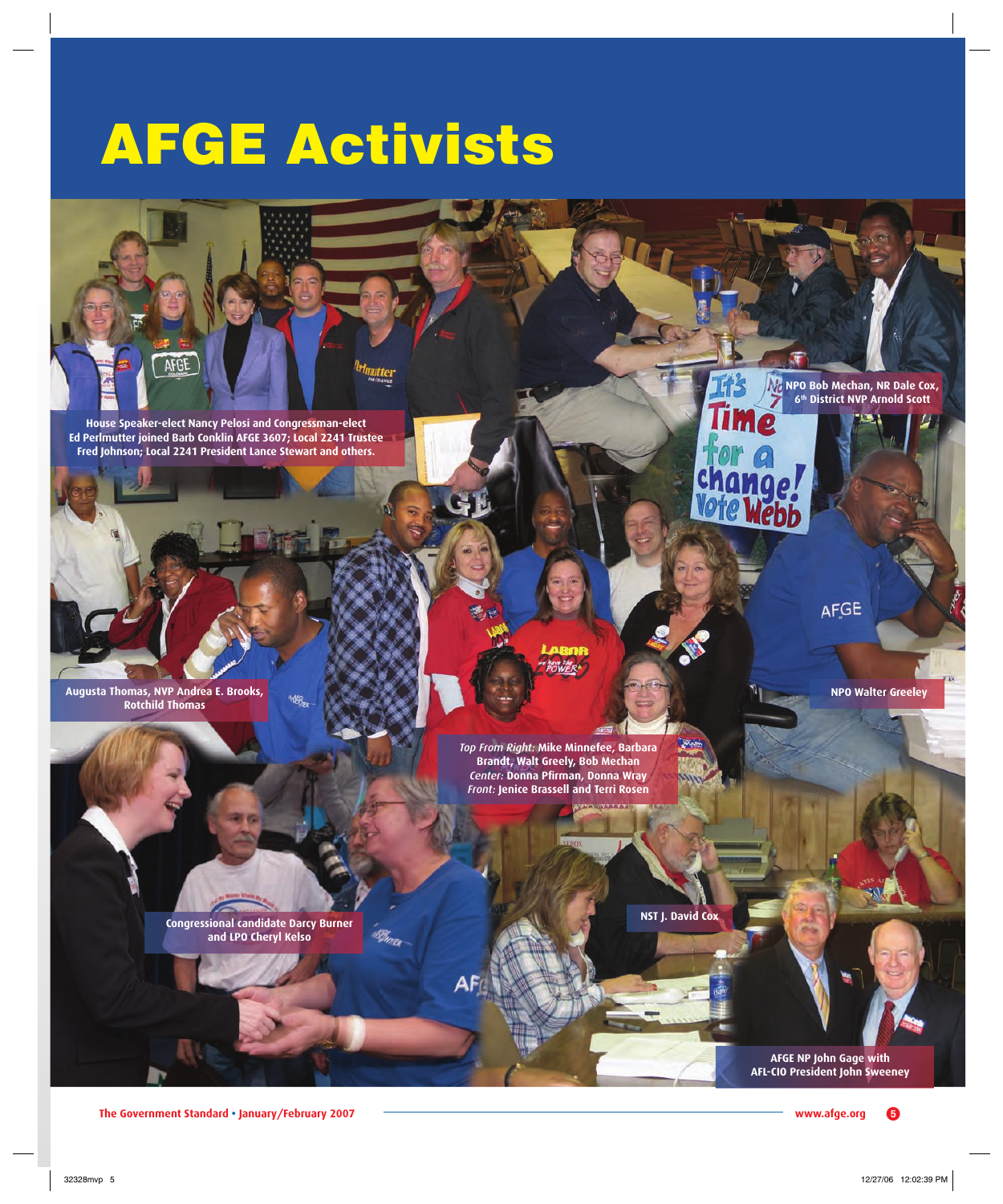**"INSIDE GOVERNMENT" Celebrates Six Month Anniversary**

s it approaches its sixth month<br>
of programming, AFGE's weekl<br>
Government" continues to grow both of programming, AFGE's weekly national radio program "Inside in reputation and listenership. Previous guests include AFGE National President John Gage, Democratic National Committee chairman **Howard Dean**, *Newsweek* columnist **Eleanor Clift**, White House Press Corps member **Helen Thomas**, OPM Director **Linda Springer**, and Virginia Congressman **Tom Davis**.

"Inside Government," a one-hour weekly nationwide radio/Internet program dedicated to issues that impact all federal and D.C. government employees, can be heard Fridays at 10:00 a.m. EST on 1050 AM in the Washington, D.C., area or on demand (available anytime) at *www.federalnewsradio.com*.

**FOR MORE INFORMATION, E-MAIL**  *InsideGovernment@afge.org*  **OR GO TO** *www.federalnewsradio.com.*

# **iPod Raffle**



We're giving away an iPod Nano....

AFGE members are invited to enter a drawing for a chance to win a new

> 4GB iPod Nano (1,000 songs), courtesy of AFGE and Apple.

Enter online or by mail. Visit the 'Computer' section on the Member Benefits page on the AFGE Website: *www.afge.org*, or send your name, address, Local and member number to: AFGE, M&O Department, 80 F Street, NW, Washington DC 20001. Drawing to be held on March 15, 2007.

The Apple Member Purchase Program also offers AFGE members a variety of great deals on popular Apple products. For more information, look for 'Apple Computer Discount.'

www.afge.org

### **COUNCIL OF PRISON LOCALS** Steps Up Efforts to Reverse Budget and Staffing Cuts

FGE's fight to reverse low staffing and funding levels throughout the Federal<br>Bureau of Prisons (BOP) has garnered significant national media attention.<br>With coverage appearing in *Time* magazine, "The Pueblo Chieftain," " Bureau of Prisons (BOP) has garnered significant national media attention. With coverage appearing in *Time* magazine, "The Pueblo Chieftain," "Rocky Mountain News", CNN and several other media outlets and publications, AFGE's Council of Prison Locals brought significant attention to the dangerous work environments faced by BOP staff each day.

Of recent interest has been the federal Administrative Maximum U.S. Penitentiary (ADX) facility in Florence, Colo., where staffing levels have dipped so low that inmates' incoming and outgoing mail is not being screened. The ADX facility (known as Supermax) is responsible for holding the nation's most dangerous criminals, including convicted terrorists Terry Nichols, Theodore Kaczynski, and Zacarias Moussaoui. Recent meetings with U.S. Senators **Wayne Allard** (R-Colo.) and **Ken Salazar** (D-Colo.) have prompted U.S. Attorney General **Alberto Gonzales** to take steps to correct the staffing levels. Gonzales plans to tour the ADX facility in February.

CPL President **Bryan Lowry** says serious inmate overcrowding and correctional worker understaffing such as that at ADX Florence plague the BOP system, and create hazardous conditions for inmates, correctional workers, and the communities in which they work.

*Hear the recent "Inside Government" radio show featuring CPL President Bryan Lowry and Mike Schnobrich, CPL Legislative Coordinator North Central Region at www.federalnewsradio.com* on *www.afge.org "Inside Government"* ●

# ATTENTION AFGE MEMBERS **YOU'RE INVITED**

**To The Annual Legislative and Grassroots Mobilization Conference**

## February 25–28, 2007

**For registration, hotel information and other information visit AFGE's web site page at**  *www.afge.org/LegislativeConference*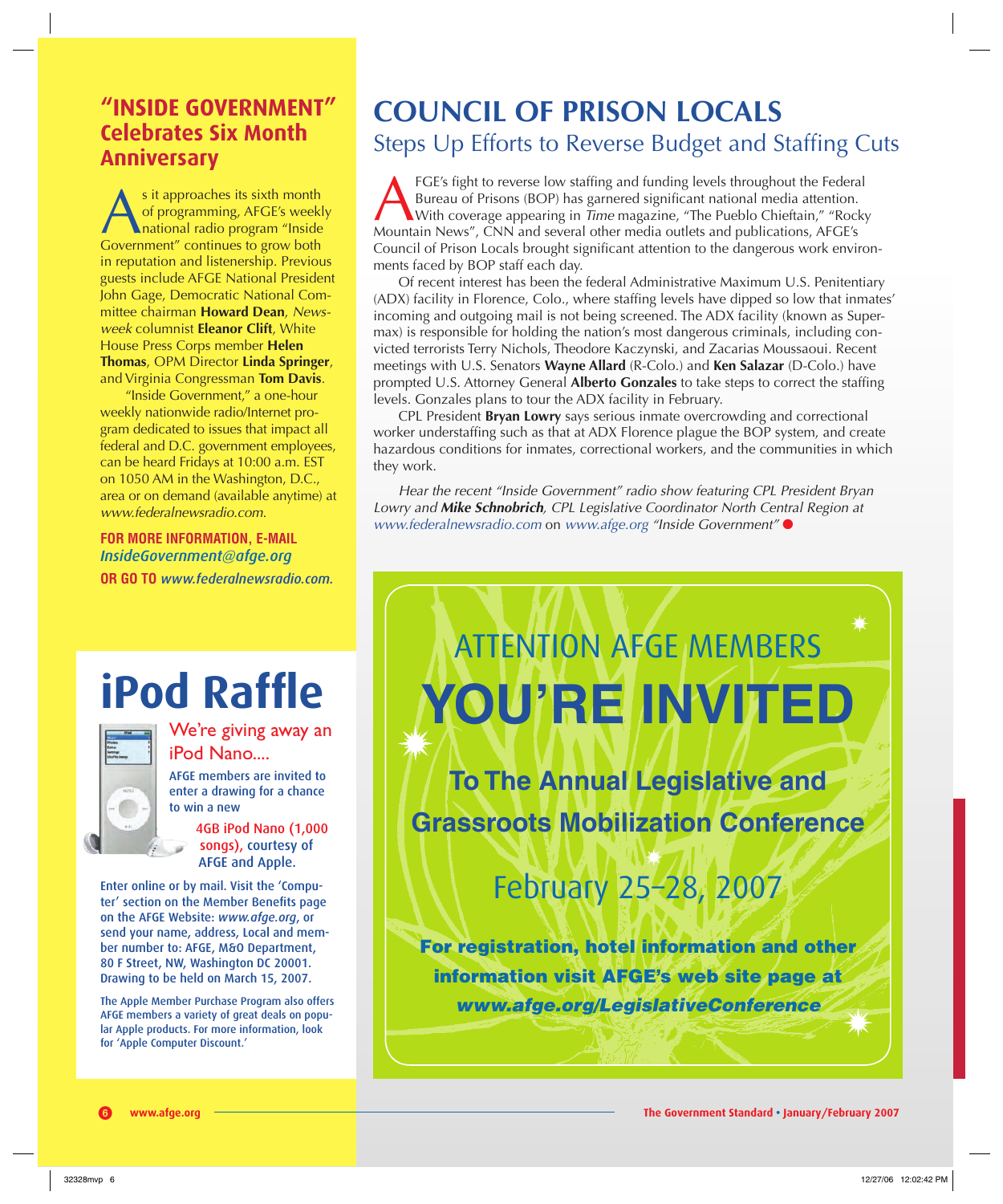## **Following AFGE Action**, UN Body Tells TSA to Let Workers Organize

In November, the United Nations' International Labor Organization (ILO) sent a powerful message to the Bush Administration: the international community rejects n November, the United Nations' International Labor Organization (ILO) sent a powerful message to the Bush Administhe administration's attempts to limit the collective bargaining rights of government employees entrusted with protecting our nation's security. In response to a complaint filed by AFGE, the ILO ruled that the Transportation Security Administration (TSA) violated the fundamental rights of 43,000 TSA officers (TSOs) by denying them the right to organize and bargain collectively.

AFGE believes, and the ILO decision confirms that President Bush abused the discretion given to him by Congress when TSA was created, and had his appointees ban collective bargaining altogether. The administration has tried to justify its decision to deny representation and collective bargaining rights to TSOs on the basis of national security, an idea that AFGE has long argued against. At a time when airport screeners need a voice on the job to highlight where improvements can be made in our national security, the Bush administration continues to stifle dialogue. The ILO decision further calls into question the administration's policy of using national security to justify the denial of basic worker rights.

The decision by the ILO's Committee on Freedom of Association amplifies the

growing voices heard around the country and the world that are calling on the Bush administration to recognize internationally accepted workers' rights standards. Bush's low and mean-spirited attempt to deny collective bargaining rights to TSOs is the tip of the iceberg. If Bush and his anti-union ideologue cronies can block TSOs in their legitimate right to bargain collectively, then working people have every reason to expect that they will try to block union rights for broad groups of public safety, aviation and national security workers in both the public and private sectors.

AFGE calls for the Aviation & Transportation Security Act to be amended to restore the full scope of collective bargaining that is granted by law to federal employees. Congress must take this action in order to uphold the ILO's finding, and furthermore should do so because it is the right thing to do under American and international law.

AFGE is the only union that has actively fought on behalf of employment rights for Transportation Security Officers. Although TSOs remain deprived of a collective bargaining agreement, AFGE represents these employees before the TSA Disciplinary Review Board, EEOC, courts, in Congress and in the media. ●



**FOR MORE INFORMATION PLEASE GO TO**  *http://www.afge.org/index.cfm? page=airportscreeners.*



The National Executive Council<br>
voted to disband and restructure t<br>
former C-17 NINCS/DHS into three<br>
new Councils due to the Federal Labor voted to disband and restructure the former C-17 NINCS/DHS into three Relations (FLRA) determination that the previous single unit covering INS would now be three distinct bargaining units for CBP, CIS and ICE. President Gage has appointed interim representatives for each new council.

**FOR MORE INFORMATION PLEASE GO TO**  *http://www.afge.org/Index.cfm?Page=HomelandSecurity*

### **Council 117 CBP Locals**

Stephen Weekes (lead), Steve Santiago, Rudy Dibene, Jerry Emory,

**Council 118 ICE Locals**  Cynthia Kohlmeier-Parker (lead), David Wright, Tai Sharpe, Richard Martinez

**Council 119 CIS Locals**  Kevin Tinker (lead), Michael Knowles, Mark Whestone, Sondra Gottschalk.